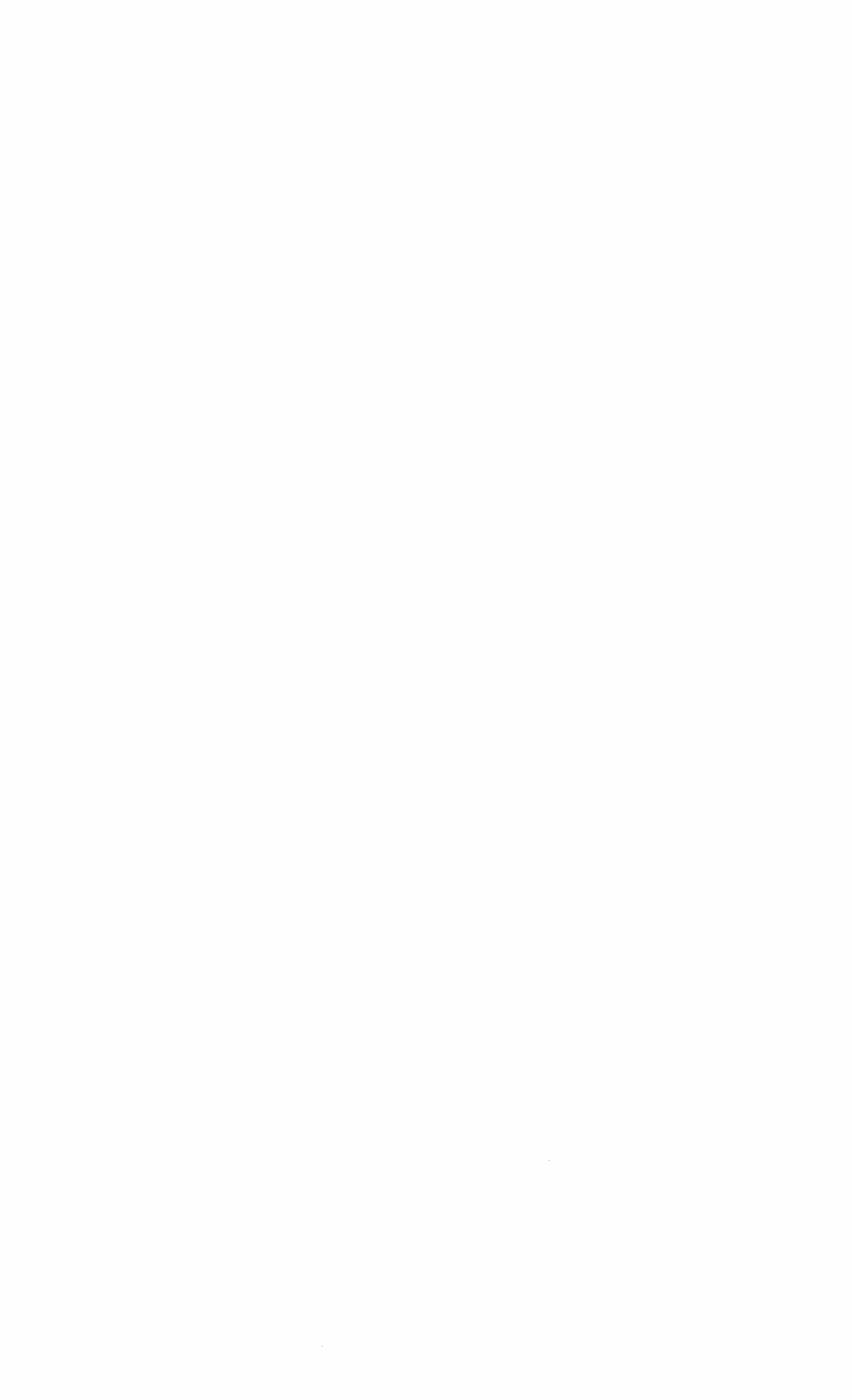Mrs. Deborah Marston, Commissioner, advised the Board that she was working on a spreadsheet that, would, hopefully, allow her to provide more accurate estimates on personal property taxes. She also stated that the mobile home titling tax represented 3 years collections, and she was going to start filing for this reimbursement on a regular annual basis.

-~ ~-------- --~------ ~- ~------~--~-------'-------------------------

 $\bigcup$ 

 $\Box$ 

When asked about the June 5 billing for Public Service, Mrs. Marston stated that was sent out July 5.

There was discussion with the Treasurer about the increase in interest collected.

Mr. Bracey asked if all the admission fees are being collected. Mrs. Marston stated they were. Mr. Bowman asked if we could expect this type of increase next year and whether Mrs. Marston had compared the estimates with the actual assessments. Mrs. Marston stated, at this time, she had not.

### IN RE: FY-2001 FUND BALANCE/CAPITAL PROJECTS UPDATE

Mrs. Ralph stated the draft audit for FY 2001 would be available the middle of next week but she had a snapshot of where the county is financially. She commended the Board on their vision for the county. Since 1995 we have built a state-of-the-art Courthouse, renovated four schools, renovated the Health Department, in the process of renovating the Historic Courthouse, built the new Dinwiddie Volunteer Fire -EMS Station, built McKenney Fire-EMS Station, increased the much needed office space by adding the Treasurer's wing to the Administration building, put in a new HVAC system in the Sheriff's Department, and renovated the Eastside Elementary School which now houses the recreation department and the Rohoic Library. The Board has also increased the starting salary for teachers from \$25,000 to \$30,000, which has enabled the School Board to keep existing teachers and attract new ones. Overall the county's financial picture looks very positive she commented. Continuing she presented the following information to the Board and citizens:

# FY01 FUND BALANCE UPDATE

| $4,281,862 - FY01$ Gain* | 9,628,919 - Beginning Balance FY01<br>115,000 - Return - Social Services<br>14,025,781 - Ending Fund Balance |  |
|--------------------------|--------------------------------------------------------------------------------------------------------------|--|
|                          | $(6,100,000) - 10\%$ Reserve                                                                                 |  |
|                          | $(600,000) - VBF$ Escrow                                                                                     |  |
|                          | (2,500,000) - Reserved Taxes (Recycling Abatement)                                                           |  |
|                          | (716,892) – FY01 CIP & Budget Designations                                                                   |  |
|                          | Public Safety Bldg. - \$110,000 + \$142,500 add'l. needed                                                    |  |
|                          | GIS-\$148,392                                                                                                |  |
|                          | Convenience Center - \$66,000                                                                                |  |
|                          | Dinwiddie Elem. Generator - \$175,000                                                                        |  |
|                          | Mobile Command Unit - \$25,000                                                                               |  |
|                          | Comp. Plan Balance - \$50,000                                                                                |  |
|                          | (483,200) Dinwiddie Fire Truck - \$223,000                                                                   |  |
|                          | 2 Ambulances - \$130,200 (County Share)                                                                      |  |
|                          | Trash Truck - \$130,000                                                                                      |  |
|                          | (165,000) Historic Courthouse Balance Needed                                                                 |  |
|                          | $(12,000)$ Namozine Roof                                                                                     |  |
|                          | 3,448,689 Undesignated/Uncommitted Balance                                                                   |  |
|                          |                                                                                                              |  |
|                          | (550,000) E911 Communications Center/Equipment                                                               |  |
|                          | (252,500) Northside Roof                                                                                     |  |
| 2,646,189 - Balance      |                                                                                                              |  |

BOOK 15 PAGE 157 OCTOBER 17,2001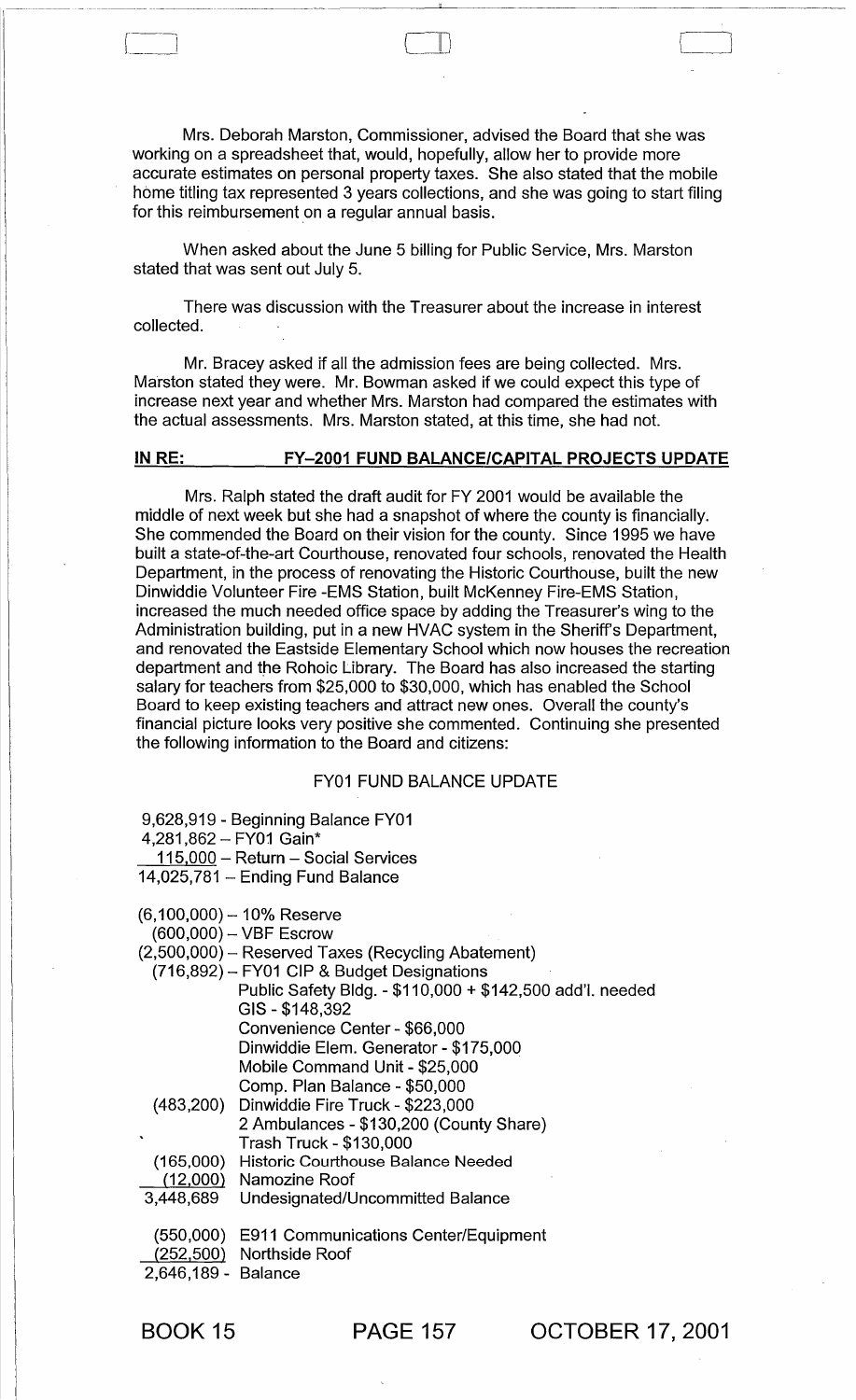(120,000) Additional Capital Request - School Board

(851,576) FY02 CIP Projects Submitted (without Fire/Rescue)

(306,120) FY02 CIP - Fire/Rescue (without vehicles)

 $(366,500)$  FY03 CIP - Ford VFD Improvements

1,001,993 - Balance

(1,636,000) FY02 Fire/Rescue Vehicles Submitted

Other Considerations:

- 1. Historic Courthouse Overage
- 2. Shortfall Revenue Recovery for  $2^{nd}$  Unit
- 3. Shortfall E911 Center
- 4. Walk-thru Fire Departments
- 5. Any other budget shortfalls

(675,000) Recommendation: McKenney- \$425,000 Ford First Responder -\$120,000 Old Hickory Medium Duty Squad - \$130,000

326,993 Balance

# IN RE: CAPITAL PROJECTS UPDATE

Mrs. Ralph gave the following recommendations to the Board.

- 1. Let CIP Committee continue to work on a recommendation for the FY02 and 03 projects.
- 2. Purchase McKenney Rescue Engine before November 15 to avoid \$12,000 price increase. Bids presented November 7 (requested in 1997).
- 3. Purchase 1<sup>st</sup> Responder for Ford VFD (requested in 1997). They are presently using David's old vehicle. Because it is too small to carry all the necessary equipment, they are using their engine which makes it overweight.
- 4. Purchase a Medium Duty Squad for Old Hickory. Their present vehicle is in need of replacement and it is used all over the County because it carries the air supply. They are presently looking at being able to get a satisfactory vehicle for \$75,000.
- 5. Postpone further fire/rescue equipment purchases until a unified recommendation can be made. David is holding a strategic planning session for all the departments on October 28. You have your billing for services public hearing on November 7. And we still have a Unification ordinance on the table. David has been trying to finalize the policies for that ordinance with the volunteers for the past few months.
- 6. With the interest rates like they are, we would not recommend financing if you have available cash to purchase equipment. We might consider leasing the communications equipment, simply because of the changing technology.

Mr. David Jolly, Director of public Safety, advised the Board that he and the Chairman of the Apparatus Committee made a trip to Fairfax to review a used vehicle that they feel might work out to be a good deal for Old Hickory.

BOOK 15 PAGE 158 OCTOBER 17, 2001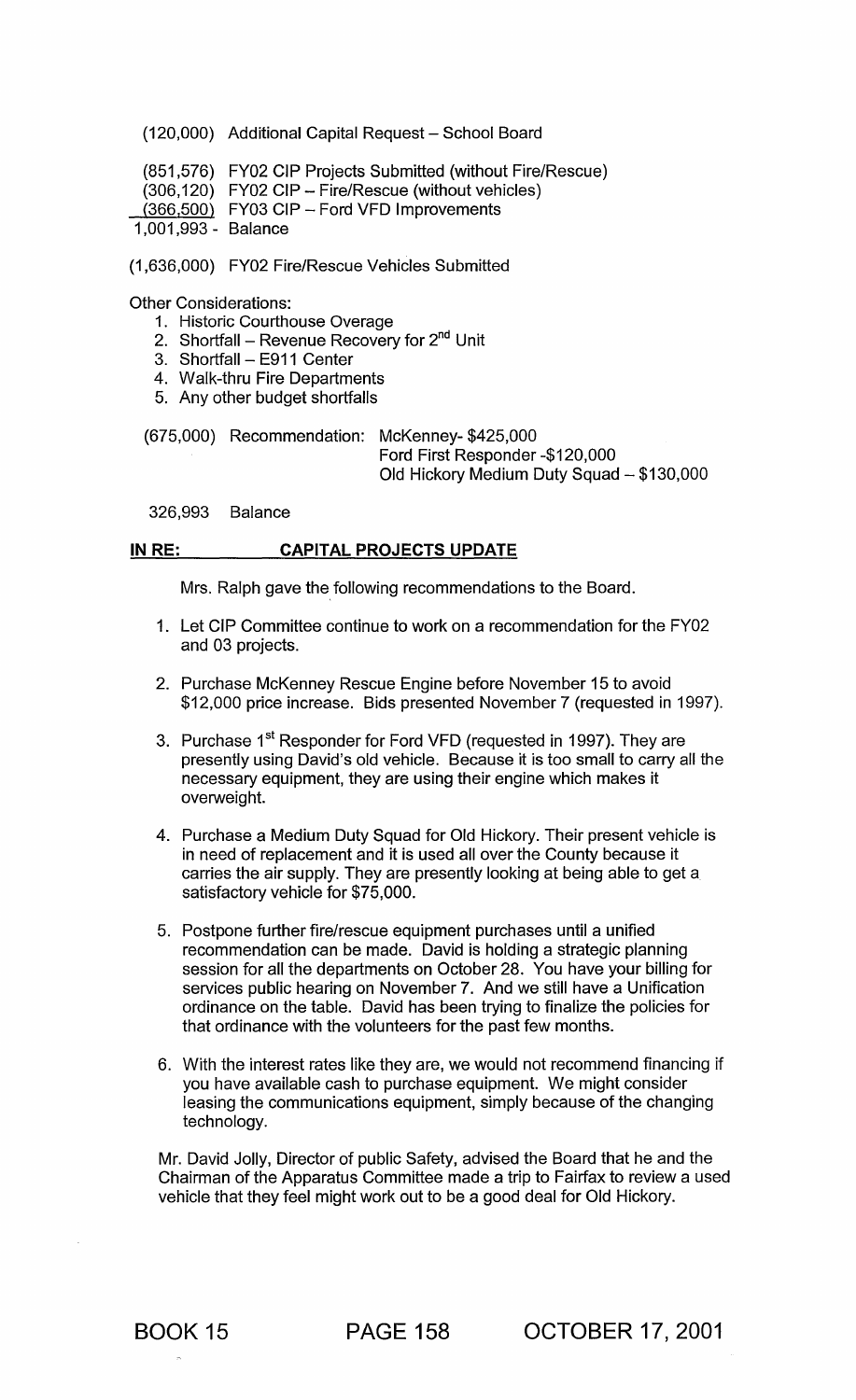## IN RE: CLOSED SESSION

-------------------------

Mr. Bracey moved that the Board now convene in a closed meeting to discuss matters exempt from the open meeting requirements of the Virginia Freedom of Information Act:

 $\blacksquare$  The purpose of the closed meeting is to discuss subject matters identified as: Consultation with Legal Counsel - Potential Litigation

 $[\;$ 

■ Consultation with Legal Counsel, §2.2-3711 A. 7 of the Code of Virginia, (consultation with legal counsel and briefings by staff members and consultants about actual or probable litigation and public discussion would adversely affect the negotiating or litigating posture of the County or Town  $-$  OR  $-$  consultation with legal counsel regarding specific legal matters that require legal advice) Potential Litigation.

Mr. Bowman seconded the motion. Mr. Clay, Mr. Haraway, Mr. Bowman, Mr. Bracey, Mr. Moody voting "Aye", the Board moved into the Closed Meeting at 11:55 P.M.

### IN RE: RECESS

Mr. Moody called for a recess at 12:39 P.M. The meeting reconvened at the Pamplin Administration Building.

A vote having been made and approved the meeting reconvened into Open Session at 1:04 P.M.

## IN RE: CERTIFICATION

Whereas, this Board convened in a closed meeting under § 2.2-3711 A.1, for the purpose of Consultation with Legal Counsel - possible litigation;

And whereas, no member has made a statement that there was a departure from the lawful purpose of such closed meeting or the matters identified in the motion were discussed.

Now be it certified, that only those matters as were identified in the motion were heard, discussed or considered in the meeting.

Upon Motion of Mr. Clay Seconded by, Mr. Bracey, Mr. Bowman, Mr. Clay, Mr. Haraway, Mr. Bracey, Mr. Moody voting "Aye", this Certification Resolution was adopted.

# IN RE: VDOT WORKSHOP - SIX-YEAR SECONDARY ROADS PLAN FY 2002-2008

Mr. Richard Caywood, Resident Engineer for the Virginia Department of Transportation came before the Board and presented the draft for the six-year secondary road plan for FY2002-2008. Mr. Caywood stated a lot of partial reconstruction was being done on the roads instead of doing new construction to save money. He asked for feedback from the Board on the draft plan.

Mr. Moody questioned if he had found any more funds in the budget for the County? He replied no.

Mr. Moody commented that from looking at the draft, the carry over money from last year for Ridley Road was a wash. That is correct replied Mr. Caywood, but not all of it has been spent yet.

Mr. Moody asked if any petitions have been filed with VDOT? He stated he could not recall, but he would check on it.

BOOK 15 PAGE 158 OCTOBER 17,2001